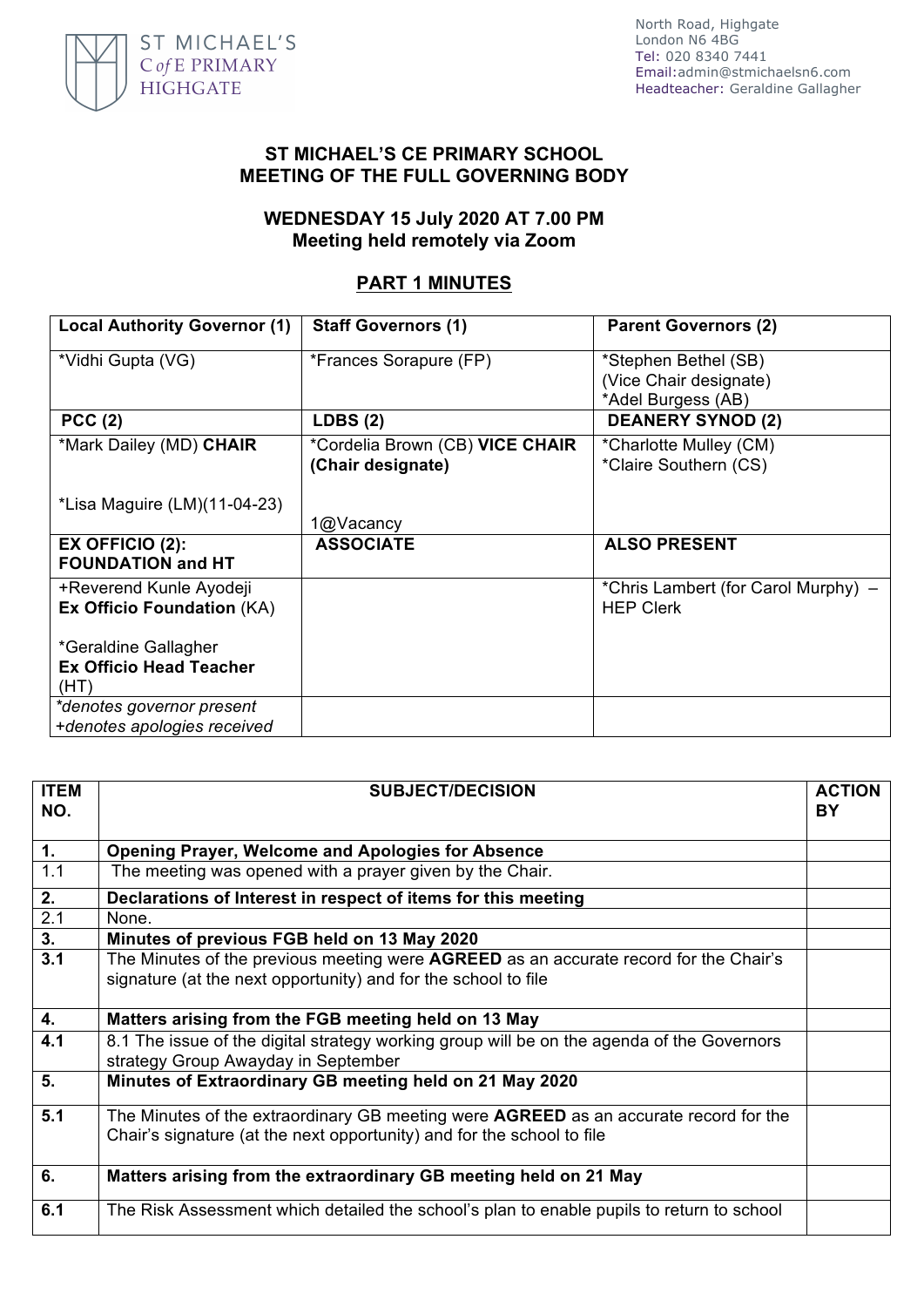

| 7.<br><b>GOVERNING BODY MEMBERSHIP</b><br>CB was elected Chair at the FGB on 13 May; term to commence on 15 July but it was<br>7.1<br>agreed that MD would Chair this, his final meeting. SB was unanimously elected Vice<br>Chair from 15 July 2020 for a period of one year<br>At the previous meeting of 13 May the Committee Chair structure was agreed as follows:<br>7.2<br>Children's Committee - CA<br>Finance & Premises - AB<br>Strategic Committee - CS<br>7.3<br>MD and GG thanked the Governors who had stepped into these key roles to support the<br>school for the future.<br><b>HEADTEACHER'S REPORT</b><br>8.<br>HT's Report had been circulated in advance. GG gave a verbal report on actions taken to<br>8.1<br>prepare for the school re-opening in September:<br>At present 200 pupils back at school in Pods of 15 per Pod<br>$\bullet$<br>INSET Days 2/3/4 September; pupils in on 7 September<br>$\bullet$<br>A review of the re-opening of school plan has been approved by FGB<br>$\bullet$<br>All children expected to return in September; the return in September should be<br>$\bullet$<br>eased with 200 pupils already back in school getting back into routines<br>From September an emphasis will be on wellbeing, teaching of the normal<br>$\bullet$<br>curriculum and early assessments made to determine the extent of lost learning<br>Further introduction of blended learning (home learning and at school, if required)<br>$\bullet$<br>Staggered start times and lunch in classrooms<br>٠<br>Pods will be in whole year groups<br>$\bullet$<br>Play time will be per year group in discrete areas of the playground<br>$\bullet$<br>School will finish at 1:30 for KS1 and KS2 pupils on Fridays to support PPA and<br>$\bullet$<br>site cleaning<br>Google classroom will be retained for home learning (in lieu of homework) and as<br>preparation for possible future lockdown<br>The Risk Assessment has been revised; to go to staff for consultation and then to<br>LBH H&S team for information<br>Classrooms will face forward with appropriate spacing for adults<br>$\bullet$<br>Resources will be quarantined between use by different Pods<br>$\bullet$<br>Staff training will be provided on the new class management<br>$\bullet$<br>Pupils and staff with anxiety issues about returning will be carefully managed<br>$\bullet$<br>Pupils with persistent absenteeism will be managed based on individual need<br>$\bullet$<br>No news yet of the Nursery intake<br>$\bullet$<br>A key topic for the Strategy Group Awayday in September will be the Recovery Plan<br>$\bullet$<br>and Curriculum<br>8 pupils leaving – 6 to the independent sector, 2 relocating<br>School will seek to fill the vacancies using a banner on the site; newspaper adverts<br>$\bullet$<br>and through the Church newsletter.<br>$\bullet$ | was approved. A health and safety walk of the site had been completed and a letter issued<br>to staff. |  |
|---------------------------------------------------------------------------------------------------------------------------------------------------------------------------------------------------------------------------------------------------------------------------------------------------------------------------------------------------------------------------------------------------------------------------------------------------------------------------------------------------------------------------------------------------------------------------------------------------------------------------------------------------------------------------------------------------------------------------------------------------------------------------------------------------------------------------------------------------------------------------------------------------------------------------------------------------------------------------------------------------------------------------------------------------------------------------------------------------------------------------------------------------------------------------------------------------------------------------------------------------------------------------------------------------------------------------------------------------------------------------------------------------------------------------------------------------------------------------------------------------------------------------------------------------------------------------------------------------------------------------------------------------------------------------------------------------------------------------------------------------------------------------------------------------------------------------------------------------------------------------------------------------------------------------------------------------------------------------------------------------------------------------------------------------------------------------------------------------------------------------------------------------------------------------------------------------------------------------------------------------------------------------------------------------------------------------------------------------------------------------------------------------------------------------------------------------------------------------------------------------------------------------------------------------------------------------------------------------------------------------------------------------------------------------------------------------------------------------------------------------------------------------------------------------------------------------------------------------------------------------------------|--------------------------------------------------------------------------------------------------------|--|
|                                                                                                                                                                                                                                                                                                                                                                                                                                                                                                                                                                                                                                                                                                                                                                                                                                                                                                                                                                                                                                                                                                                                                                                                                                                                                                                                                                                                                                                                                                                                                                                                                                                                                                                                                                                                                                                                                                                                                                                                                                                                                                                                                                                                                                                                                                                                                                                                                                                                                                                                                                                                                                                                                                                                                                                                                                                                                       |                                                                                                        |  |
|                                                                                                                                                                                                                                                                                                                                                                                                                                                                                                                                                                                                                                                                                                                                                                                                                                                                                                                                                                                                                                                                                                                                                                                                                                                                                                                                                                                                                                                                                                                                                                                                                                                                                                                                                                                                                                                                                                                                                                                                                                                                                                                                                                                                                                                                                                                                                                                                                                                                                                                                                                                                                                                                                                                                                                                                                                                                                       |                                                                                                        |  |
|                                                                                                                                                                                                                                                                                                                                                                                                                                                                                                                                                                                                                                                                                                                                                                                                                                                                                                                                                                                                                                                                                                                                                                                                                                                                                                                                                                                                                                                                                                                                                                                                                                                                                                                                                                                                                                                                                                                                                                                                                                                                                                                                                                                                                                                                                                                                                                                                                                                                                                                                                                                                                                                                                                                                                                                                                                                                                       |                                                                                                        |  |
|                                                                                                                                                                                                                                                                                                                                                                                                                                                                                                                                                                                                                                                                                                                                                                                                                                                                                                                                                                                                                                                                                                                                                                                                                                                                                                                                                                                                                                                                                                                                                                                                                                                                                                                                                                                                                                                                                                                                                                                                                                                                                                                                                                                                                                                                                                                                                                                                                                                                                                                                                                                                                                                                                                                                                                                                                                                                                       |                                                                                                        |  |
|                                                                                                                                                                                                                                                                                                                                                                                                                                                                                                                                                                                                                                                                                                                                                                                                                                                                                                                                                                                                                                                                                                                                                                                                                                                                                                                                                                                                                                                                                                                                                                                                                                                                                                                                                                                                                                                                                                                                                                                                                                                                                                                                                                                                                                                                                                                                                                                                                                                                                                                                                                                                                                                                                                                                                                                                                                                                                       |                                                                                                        |  |
|                                                                                                                                                                                                                                                                                                                                                                                                                                                                                                                                                                                                                                                                                                                                                                                                                                                                                                                                                                                                                                                                                                                                                                                                                                                                                                                                                                                                                                                                                                                                                                                                                                                                                                                                                                                                                                                                                                                                                                                                                                                                                                                                                                                                                                                                                                                                                                                                                                                                                                                                                                                                                                                                                                                                                                                                                                                                                       |                                                                                                        |  |
| confirmed.<br>AB will complete another site walk re H&S before 2 September<br><b>Action:</b><br>HT confirmed that Attendance is now Y6-100% and 15 key worker children on site daily                                                                                                                                                                                                                                                                                                                                                                                                                                                                                                                                                                                                                                                                                                                                                                                                                                                                                                                                                                                                                                                                                                                                                                                                                                                                                                                                                                                                                                                                                                                                                                                                                                                                                                                                                                                                                                                                                                                                                                                                                                                                                                                                                                                                                                                                                                                                                                                                                                                                                                                                                                                                                                                                                                  | 25 SEND registered pupils; 1 child with an EHCP - funds for the child to be                            |  |
|                                                                                                                                                                                                                                                                                                                                                                                                                                                                                                                                                                                                                                                                                                                                                                                                                                                                                                                                                                                                                                                                                                                                                                                                                                                                                                                                                                                                                                                                                                                                                                                                                                                                                                                                                                                                                                                                                                                                                                                                                                                                                                                                                                                                                                                                                                                                                                                                                                                                                                                                                                                                                                                                                                                                                                                                                                                                                       |                                                                                                        |  |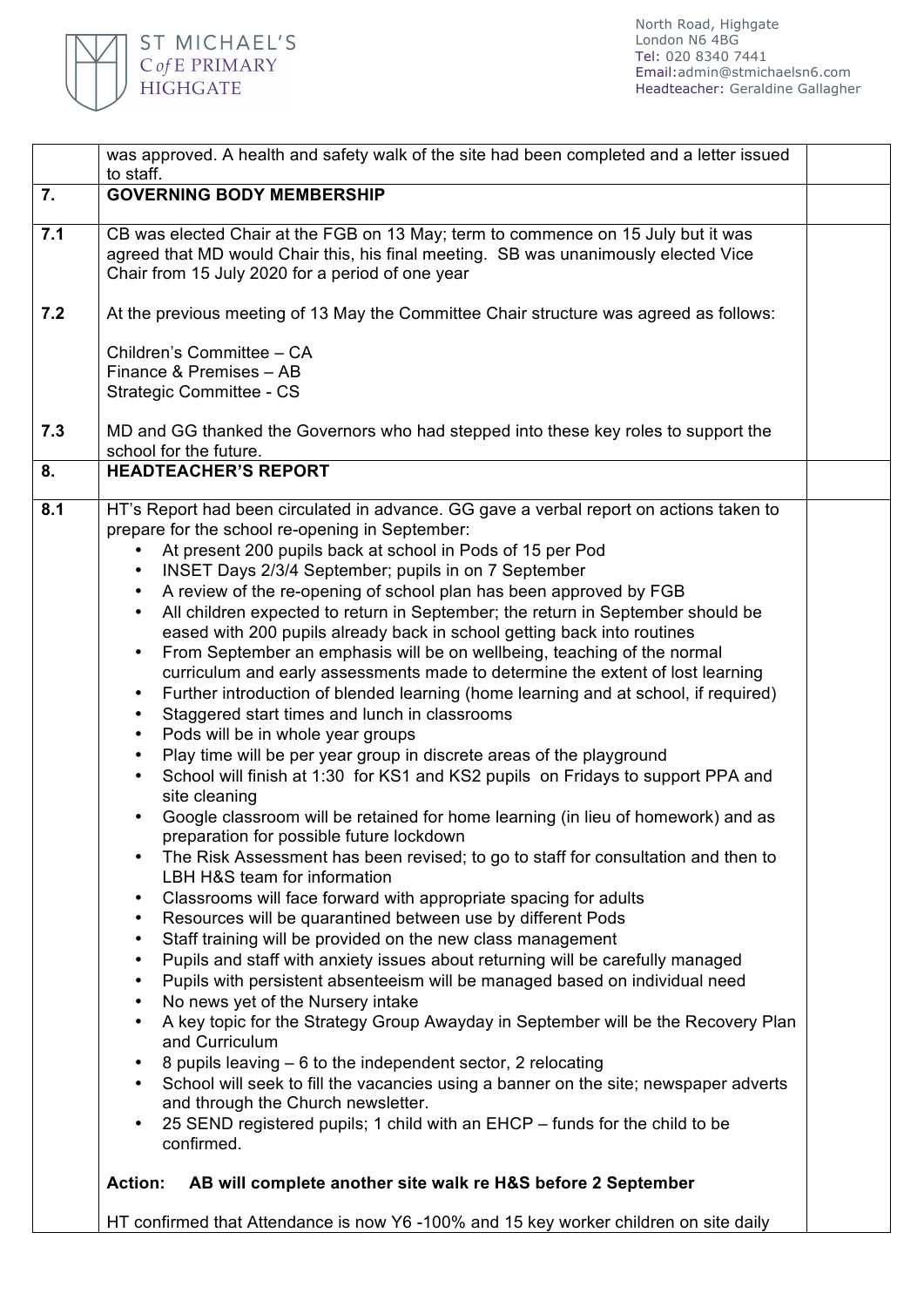

| 8.2 | during lockdown. 90% of Reception and Y1 now at school. 80-% of Y2 -Y5 back in school.                                                                                                                                                                                                                                                                                                                                                                                                                                                                                                                                                                                                                         |  |
|-----|----------------------------------------------------------------------------------------------------------------------------------------------------------------------------------------------------------------------------------------------------------------------------------------------------------------------------------------------------------------------------------------------------------------------------------------------------------------------------------------------------------------------------------------------------------------------------------------------------------------------------------------------------------------------------------------------------------------|--|
| 8.3 | Wellbeing of all children will be a focus at the start of Term to ensure they are swiftly settled<br>into the routines of the school. Assessments will be made at regular stages to determine<br>academic progress.                                                                                                                                                                                                                                                                                                                                                                                                                                                                                            |  |
| 8.4 | The Y6 were reported to be ready to transition to Secondary school having made good<br>academic progress and emotional maturity. Transition lessons had helped to support the<br>move.                                                                                                                                                                                                                                                                                                                                                                                                                                                                                                                         |  |
| 8.5 | The Learning Improvement Plan has been updated and will be on the agenda for the<br>Strategy Group Awayday in September. It was noted that this is a key document to which<br>Ofsted will refer to on their next visit, which is expected in the Autumn.                                                                                                                                                                                                                                                                                                                                                                                                                                                       |  |
| 8.6 | Staff had received on-line training during lockdown. Training College was used for the<br>support staff.                                                                                                                                                                                                                                                                                                                                                                                                                                                                                                                                                                                                       |  |
| 8.7 | 2 class teachers leave in July; 2 have been recruited and teachers are staying with their<br>current year groups.                                                                                                                                                                                                                                                                                                                                                                                                                                                                                                                                                                                              |  |
| 8.8 | Planned premises and maintenance over the Summer:<br>Trees being treated<br>Drainage works to the field<br>Fire doors in KS2 building being replaced<br>٠<br>Need to plot wi-fi hot and cold spots on site $-$ a summer project<br>Fire drills have been successfully completed<br>$\bullet$<br>Risk assessments have been completed and revised, as required but need to do<br>$\bullet$<br>subject RA;'s for Music and PE<br>Action: Do subject RA's for Music and PE                                                                                                                                                                                                                                        |  |
| 8.9 | AB, BAME Link Governor, met with HT to discuss the updated evaluation tool for BAME<br>pupils. Training required for staff on the subject of Unconscious Bias; also, a recommended<br>reading list to be circulated and a staff book club on relevant reading material. A BAME link<br>Staff member is being sought. GG has written to parents on the Black Lives Matter<br>movement and how it is being addressed through teaching. A link to books and material<br>was circulated to parents as guidance on the subject. September - pupils will study Black<br><b>British History</b><br><b>Action: BAME Evaluation tool to be circulated to Governors</b><br><b>BAME Link Staff member to be appointed</b> |  |
| 9.  | <b>FINANCE AND PREMISES COMMITTEE REPORT</b>                                                                                                                                                                                                                                                                                                                                                                                                                                                                                                                                                                                                                                                                   |  |
| 9.1 | <b>Budget</b>                                                                                                                                                                                                                                                                                                                                                                                                                                                                                                                                                                                                                                                                                                  |  |
|     | AB gave a summary of the 1 <sup>st</sup> Qtr financial position as reported by the SBM. A further<br>review would be made at the end of 2 <sup>nd</sup> Qtr. The June meeting of F&P committee had<br>discussed<br>Update on Covid-19<br>$\bullet$<br>Impact of home learning and support to key worker and vulnerable pupils<br>Impact of Y6 trips (PGL trip was cancelled; alternative found but due to restrictions<br>was not feasible)<br>Review of the site maintenance plan<br>٠<br>Asset register had been reviewed and approved<br>$\bullet$<br>School site inspection confirmed school had made necessary plans to accept pupils<br>$\bullet$<br>back                                                |  |
|     |                                                                                                                                                                                                                                                                                                                                                                                                                                                                                                                                                                                                                                                                                                                |  |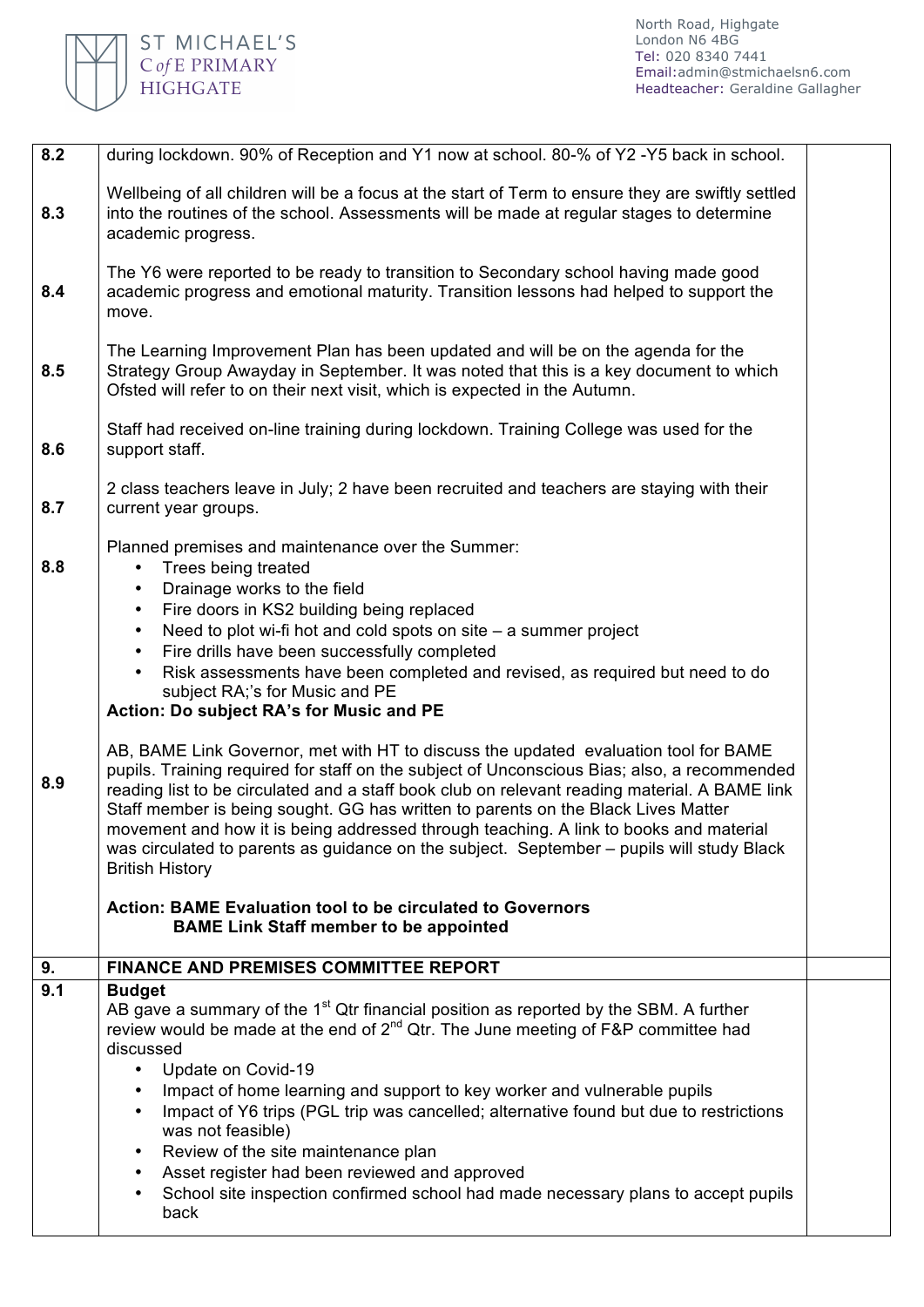

|             | • Drainage works to be completed over the summer                                                                                                                                                                                                                                                                                                                                                                                                                                                                                                                                                                                                                                                                                                        |  |
|-------------|---------------------------------------------------------------------------------------------------------------------------------------------------------------------------------------------------------------------------------------------------------------------------------------------------------------------------------------------------------------------------------------------------------------------------------------------------------------------------------------------------------------------------------------------------------------------------------------------------------------------------------------------------------------------------------------------------------------------------------------------------------|--|
| 9.2         | The Library project: a brief had been prepared by AB, MD and GG with a budget range of<br>between £12k and £17k. The aim was appoint a firm by September and work to take place<br>in October half term. Governors were keen to progress this important project.<br>Action: the Library project brief be circulated to prospective firms for contract price.                                                                                                                                                                                                                                                                                                                                                                                            |  |
| 9.3         | The ICT service was discussed and it as noted this was a work in progress.<br>Action: on the Agenda for the Strategy Group Awayday meeting                                                                                                                                                                                                                                                                                                                                                                                                                                                                                                                                                                                                              |  |
| 9.49.5      | Governors Fund: Governors asked that the Strategy Group include a review of the balance<br>and use of the Governors Fund at its Awayday.<br>Action: Review of Governors Fund at Strategy Group Awayday.                                                                                                                                                                                                                                                                                                                                                                                                                                                                                                                                                 |  |
| 9.6         | HT reported that the expected deficit for 2020 /21 of $E(70k)$ had now reduced to $E(25k)$ as<br>there were reimbursements due from the Governors Fund. There was low expectation of<br>any refunds from DfE for Covid-19 related costs. Income from lettings, Nursery and Clubs<br>had all stopped and this will impact future income and will be noted in the 2 <sup>nd</sup> Qtr report. It<br>was noted that on site booking in the summer had been limited to 2.5 weeks. The breakfast<br>club and after school club would start in September under limited conditions. Only those<br>other clubs that could operate outdoors and had completed a risk assessment would be<br>permitted. The Nursery would be back to full provision in September. |  |
| 10.<br>10.1 | <b>CHILDREN'S COMMITTEE</b><br>CB reported that the return to school, Safeguarding and an update on SEND pupils were<br>the key points of discussion. CB had met the Inclusion lead via Zoom to be informed of how<br>the school was supporting pupils with additional needs during lockdown, using Google<br>classroom and support to teachers on planning and provision to meet the individual needs<br>of pupils with SEND. All the secondary school transfer arrangements had been completed<br>remotely this year. CB suggested that Committee minutes be issued to All Governors in<br>advance of the meeting, for information and to support discussion.<br>Action: Committee minutes be included in the FGB folder for each meeting.            |  |
| 11          | <b>STRATEGY COMMITTEE REPORT</b>                                                                                                                                                                                                                                                                                                                                                                                                                                                                                                                                                                                                                                                                                                                        |  |
| 11.1        | MD reported back that the last meeting was focused on how the school should re-open<br>and the Library project: both topics covered in the HT's report and F&P Committee report.                                                                                                                                                                                                                                                                                                                                                                                                                                                                                                                                                                        |  |
| 12.         | <b>SAFEGUARDING</b>                                                                                                                                                                                                                                                                                                                                                                                                                                                                                                                                                                                                                                                                                                                                     |  |
| 12.1        | The HT reported that the school was mindful of safeguarding issues of pupils working at<br>home and regular contact had been maintained with all pupils and as necessary home<br>visits had taken place. Staff had been trained on safeguarding issues. CB had written<br>addenda to the Safeguarding Policy to reflect Government guidance during the lockdown<br>period and to include sections on safeguarding in the context of remote learning.                                                                                                                                                                                                                                                                                                    |  |
| 12.2        | The Safeguarding Policy will need to be reviewed in light of the September 2020 KCSiE<br>update. CB and GG to draft.<br>Action: The draft revised Safeguarding Policy will be discussed in Autumn Term                                                                                                                                                                                                                                                                                                                                                                                                                                                                                                                                                  |  |
| 13.         | <b>CHAIR'S REPORT</b>                                                                                                                                                                                                                                                                                                                                                                                                                                                                                                                                                                                                                                                                                                                                   |  |
| 13.1        | MD asked CB, incoming Chair, to ensure that all the necessary administration<br>arrangements on the Governor Fund were completed and a meeting of the Fund's Trustees<br>be held early in the Autumn Term. It was suggested CB as Chair should be a Trustee of the<br>Fund.                                                                                                                                                                                                                                                                                                                                                                                                                                                                             |  |
| 13.2        | It was noted that a telephone handover meeting of MD, CB and HT had taken place and<br>compliance with all fiduciary duties had been met.                                                                                                                                                                                                                                                                                                                                                                                                                                                                                                                                                                                                               |  |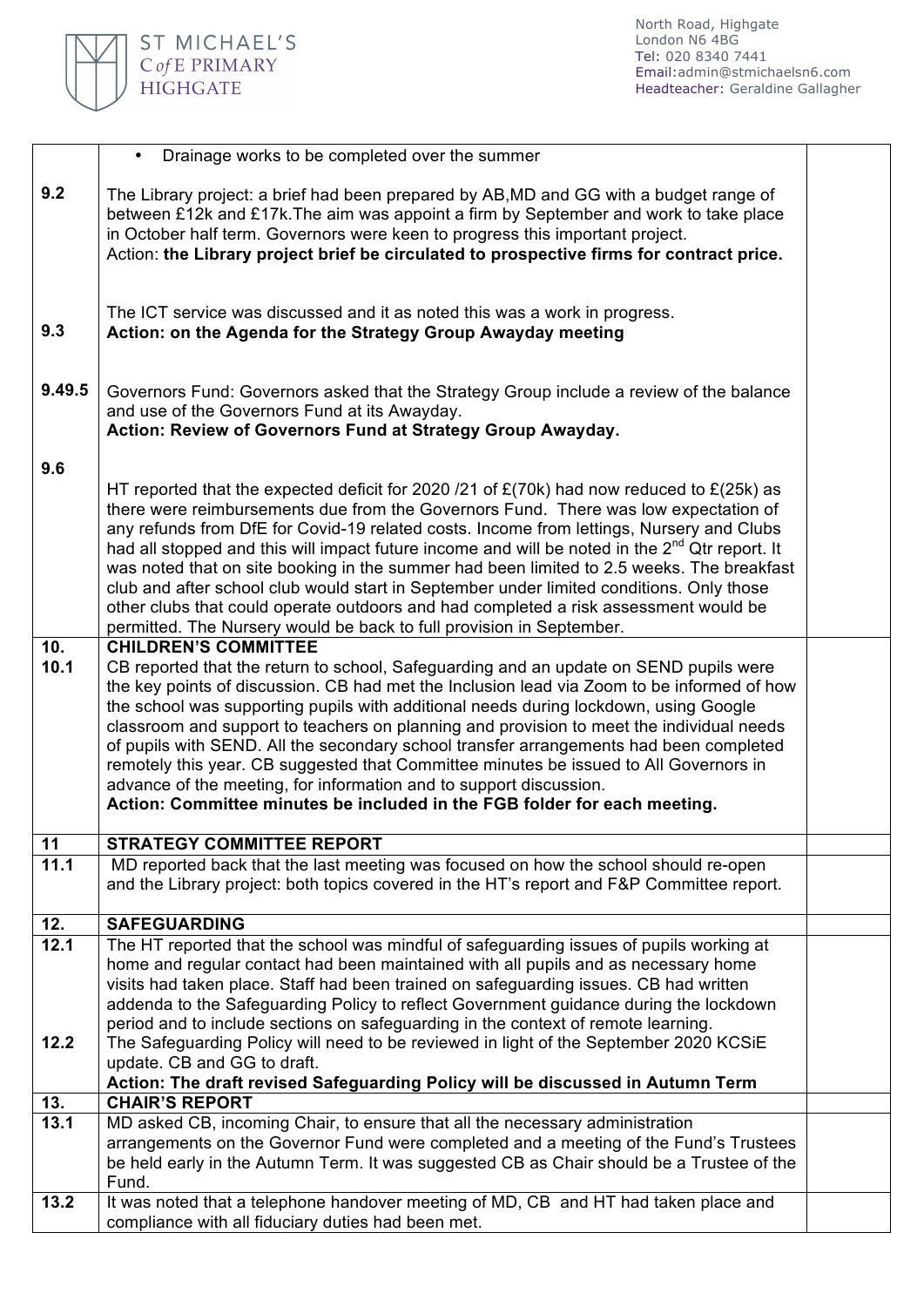

| 13.3 | In a final speech to the GB MD thanked the Governors and HT for all their support,<br>commitment and kindness that helped to make his role so enjoyable – if, sometimes,<br>challenging. It was hoped that a more personal event could be held in the Autumn to say<br>goodbye.                                                                                                                                                                                                                                                                                                                                                                                                                                                                                                                                                                                                                                                                                                                             |  |
|------|-------------------------------------------------------------------------------------------------------------------------------------------------------------------------------------------------------------------------------------------------------------------------------------------------------------------------------------------------------------------------------------------------------------------------------------------------------------------------------------------------------------------------------------------------------------------------------------------------------------------------------------------------------------------------------------------------------------------------------------------------------------------------------------------------------------------------------------------------------------------------------------------------------------------------------------------------------------------------------------------------------------|--|
| 14.  | Any other business                                                                                                                                                                                                                                                                                                                                                                                                                                                                                                                                                                                                                                                                                                                                                                                                                                                                                                                                                                                          |  |
| 14.1 | The HT raised the issue of purchase of 120 Chromebooks for £27.3k to enable Y3 and Y4<br>pupils to engage more independently in digital learning through Google Classroom. If<br>ordered in July the delivery would be in October. It was noted that the London Grid for<br>Learning (LGfL; a not-for-profit Charitable Trust) had made a significant bulk purchase and<br>was able to offer a very keen price to schools to encourage them to engage in the digital<br>platform. Governors asked about families who lacked hardware or wifi access. The School<br>had surveyed 300 families, 149 had replied and 18 said they would like to loan equipment.                                                                                                                                                                                                                                                                                                                                                |  |
| 14.2 | Governors asked if parents could purchase the Chromebooks from LGfL or the school as<br>part of the deal.<br>Action: school to ask LGfL on this point regarding purchase                                                                                                                                                                                                                                                                                                                                                                                                                                                                                                                                                                                                                                                                                                                                                                                                                                    |  |
| 14.3 | Governors asked if this purchase would commit the school to the Google offer, or could an<br>Apple or Microsoft offer still be considered at a future date. It was noted that Google<br>classroom was highly recommended by the school IT support and was already being used<br>and recommended by other local primary schools and if adopted there would be<br>opportunities for shared training and development of digital curriculum models. Governors<br>noted that the investment in Google Chromebooks was a wise one to engage children in<br>digital learning and prepare them for more home learning. It was suggested that the school<br>in September could offer training programmes for parents who were reluctant or felt unable<br>to engage in the Chromebook and digital technology to help promote and embed its use by<br>their children.<br>Action: Governors approved the purchase of 120 Chromebooks from LGfL at a cost<br>of c£28k. The Funds to be provided from the Governor Fund. |  |
| 14.4 | The HT gave a warm speech to MD as this was his last meeting on the GB, thanking him<br>for his consistent commitment to the school, his excellent attendance at meetings and solid<br>support and advice over her 7 years as HT. His dedication to the role and involvement with<br>the school was much appreciated. This was endorsed by both CM and CB who also<br>expressed their thanks and appreciation for everything MD had done for them as<br>Governors and for the GB and school. It was noted how MD always sought to improve the<br>school in both academic and pastoral care and had the vision to seek positive changes. He<br>was both influential and a lean in Governor who came well prepared for meetings and was<br>able to ask challenging questions in a calm and professional way that secured appropriate<br>responses. He would be much missed.                                                                                                                                   |  |
| 14.5 | MD thanked the Governors for their kind words, wished them all well for the future and<br>asked that they retain the focus on the key immediate aims for the school:<br>The Ofsted inspection<br>$\bullet$<br>The Library redevelopment project<br>$\bullet$<br>The development of the IT service and digital platform<br>Regeneration of the school site, moving the office to the front of the site and the EY<br>classrooms to the rear where children can make full use of our green spaces                                                                                                                                                                                                                                                                                                                                                                                                                                                                                                             |  |
| 15.  | <b>Dates/time of next meeting</b>                                                                                                                                                                                                                                                                                                                                                                                                                                                                                                                                                                                                                                                                                                                                                                                                                                                                                                                                                                           |  |
| 15.1 | Draft circulated to Governors. To confirm dates at first FGB, 17/9/20 6-8pm.                                                                                                                                                                                                                                                                                                                                                                                                                                                                                                                                                                                                                                                                                                                                                                                                                                                                                                                                |  |